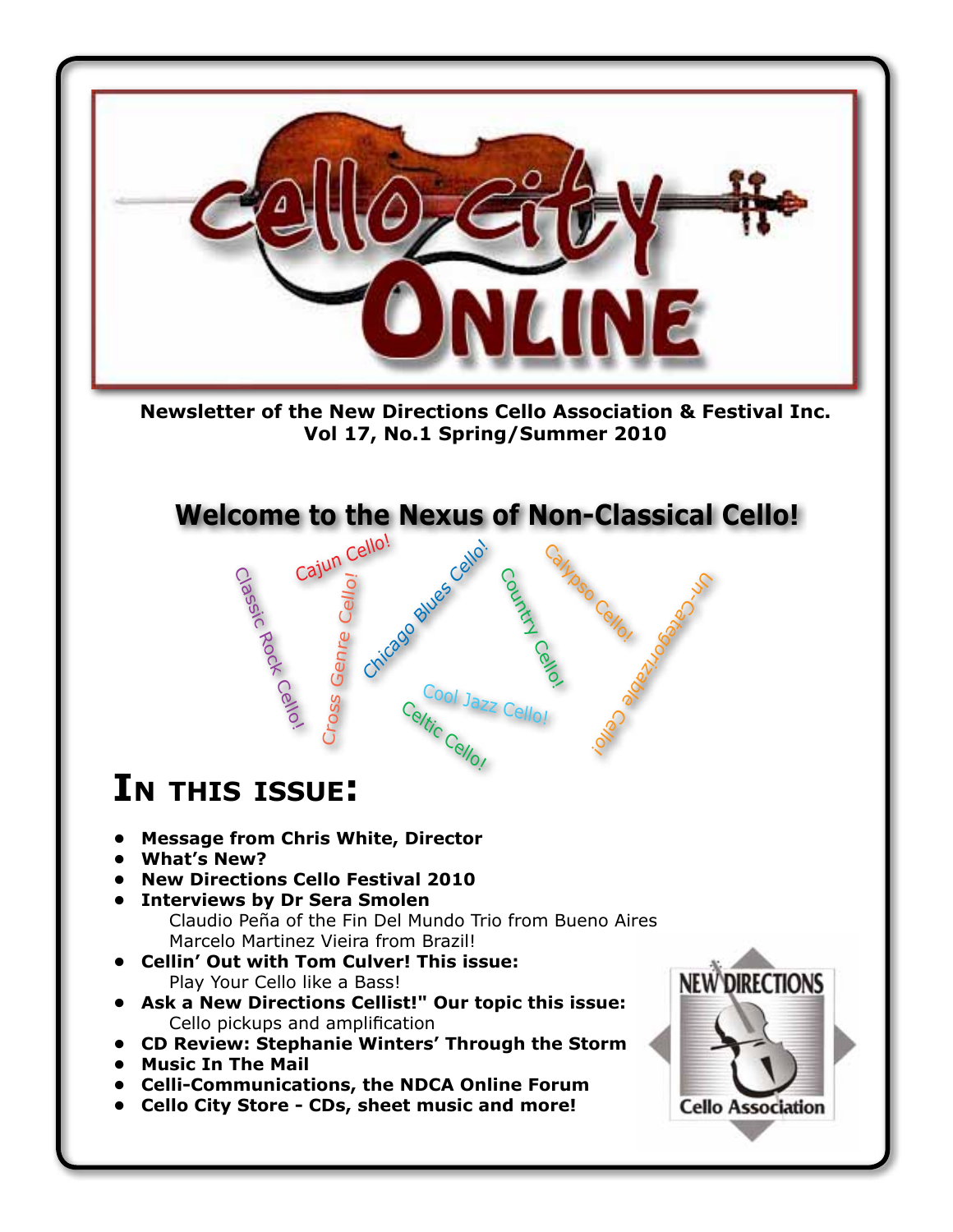# **Message froM the DIrector**

There's no doubt in my mind that nonclassical cello is becoming more common and more used in more styles than ever as we move well into the 21st century. But we are still a rare and special breed. This is why I believe the New Directions Cello Association and Festival are so important. If you were to tell someone you play jazz or rock violin they might say "that's cool" but they probably wouldn't say "Jazz Violin?" Our mission is to continue to promote sharing and learning in the field of nonclassical cello so that we can all go out in the world and share the joy, adaptability and excitement of the cello in all musical contexts.

We are very excited about this new e-mail newsletter Cello City Online! We should be able to reach many more cellists around the world. Corbin Keep has graciously offered to be the editor for this new phase of our newsletter. Corbin has been publishing his own e-newsletter for years and has a lot of experience under his belt.

This year's festival, our 16th annual, looks like it will be a real gem. New Directions 2010 (www. newdirectionscello.com/ndcf2010) will have the highest number of groups and musicians coming from other countries – 3 from South America and one from Europe!

The NDCA & F is now an official 501c3 nonprofit corporation in the US, so we hope you will consider at least updating your tax-deductible membership – or if you can swing it, make a contribution to our annual fund. Remember that current members receive a 10% discount on the New Directions Cello Festival as well as any purchases from our Cello City Store (www.newdirectionscello.com/store)

Cellistically Yours, *Chris White*

#### :C: ||  $\|$  $'$  G  $'$ )  $\sim$  (.  $($  ""  $)$  `~W~´ | |

**Chris White, Director** New Directions Cello Association and Festival

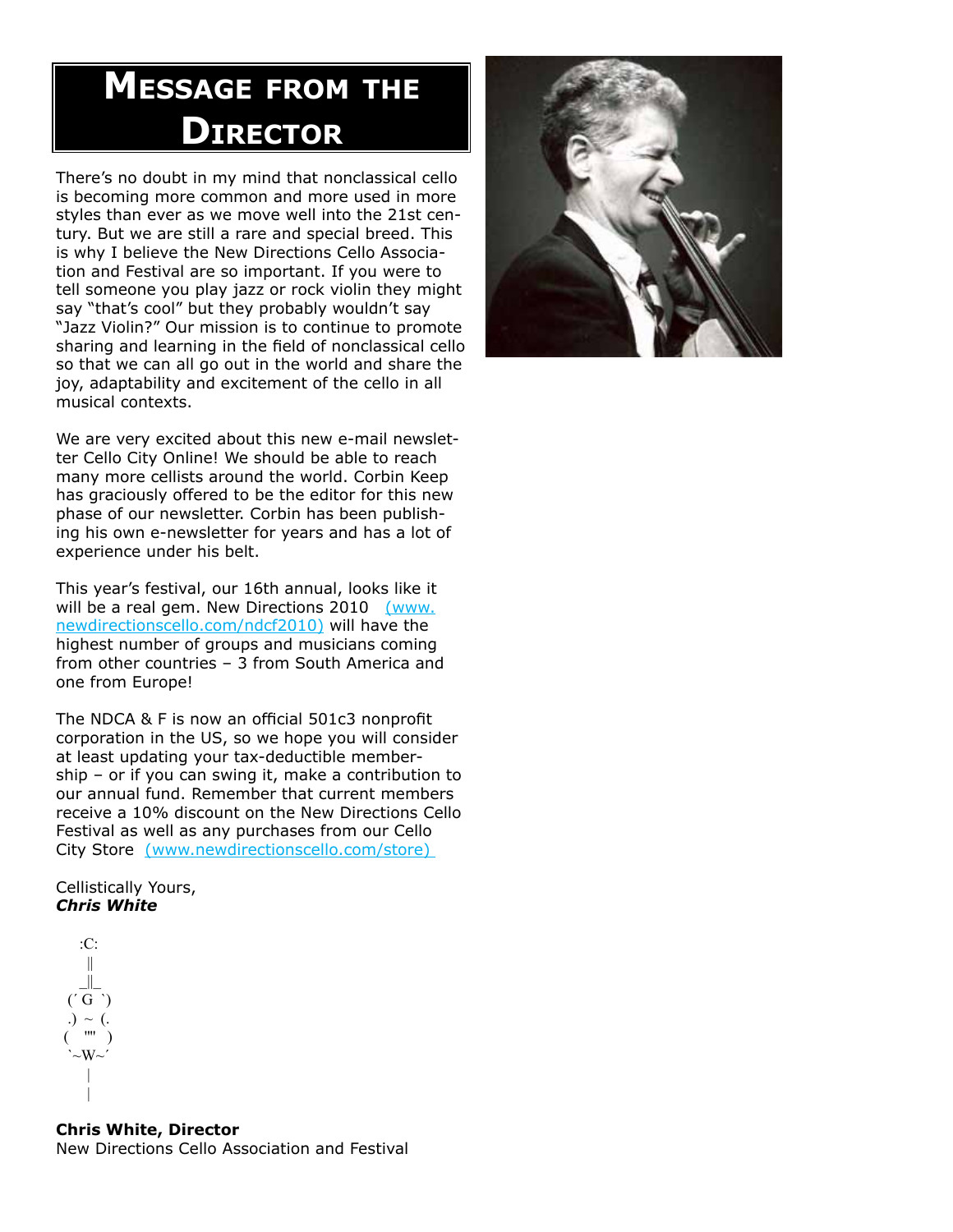

# **Covering The "Bass"-ics**

Chances are if you are reading this article, then you have already wandered outside the traditional role that the cello plays i.e. symphony, string quartet, pit orchestra, etc. This being the case, you have most likely been asked at one time or another to fill the role of the 'bassist'. While there are many different ways to augment a cello so that it may emulate the sound of a bass, (octave pedals, Five or Six string cellos, etc.) this article will address ways to make the standard tuned cello, with little or no amplification, sound like our fellow 'Bass Clef Brethren' in no time.



you emulate that sound with your cello. There are things that both the right hand and left hand can do to make you sound more bass-like.

### **Your Set-Up**

Your set-up refers to string choice, bridge height, neck relief, etc. I tend to prefer synthetic core strings over steel for this particular sound with the string height set at medium to medium-low. Generally speaking, the lower your 'action' is set, the easier on your fingers with some sacrifice to tone and projection, whereas a higher action will project well but is a little harder on the fingers.

### **Range**

The 'practical' upper range of a bass is up to G3 (G) beneath middle C). I've found that using only the C and G string on the cello for bass lines works best. If you need to go as high as G3, do so by going into upper positions on the G string and avoiding the D (and A) strings. The two highest strings on the bass are (from higher to lower) G and D, and the two lowest strings of the cello are G and C in the same register, which is why playing on these two strings best captures the essence of the string bass.

### **Getting that sound**

First, it is a good idea to become familiar with the sound that you're looking for. Assuming we are going for that jazz string bass sound, you can't go wrong listening to most any recorded jazz bassist. Some good bassists to check out include Paul Chambers (w/Miles Davis), Charles Mingus, and Ray Brown to name but a few. Once you have that sound in your head, here are some ideas to help

## **Right Hand**

When plucking, the angle of your index finger should be more parallel to the strings and less perpendicular as with classical playing. The left, inner side of the index (and middle finger if alternate plucking) should be the contact point on the strings as opposed to the tips of the fingers. The string now vibrates with a more horizontal motion, creating a warmer tone and sustain, like that of a string bass. I prefer not to have a bow in hand when using this method as it can be quite cumbersome.

Alternate plucking, more commonly referred to as 'walking', is another great way to get the feel of a bassist. (There's a certain groove that's just different when playing with just the index finger.) Practice walking on an open string, varying the angle of your fingers slightly to find the spot where you're most comfortable with this style. Work for an even tempo and an equal attack from each finger.

Do the 'Hiccup'. This technique is kind of cliché but can be tastefully added once in a while. It can be particularly effective in the absence of a drummer as it has a nice percussive effect. Think of it as a muted grace note that precedes a full-sounding note. For fingered notes on the G string, pluck the C string first (no particular pitch) with a muted finger, then immediately pluck the G string with the alternate finger. This technique can be strung together over the course of several notes, or used just once in a while to give some variety to your bass line. The effect is like a little hiccup in the music, and it can help drive the groove. Video example 1 shows this technique over a I-IV- I pattern.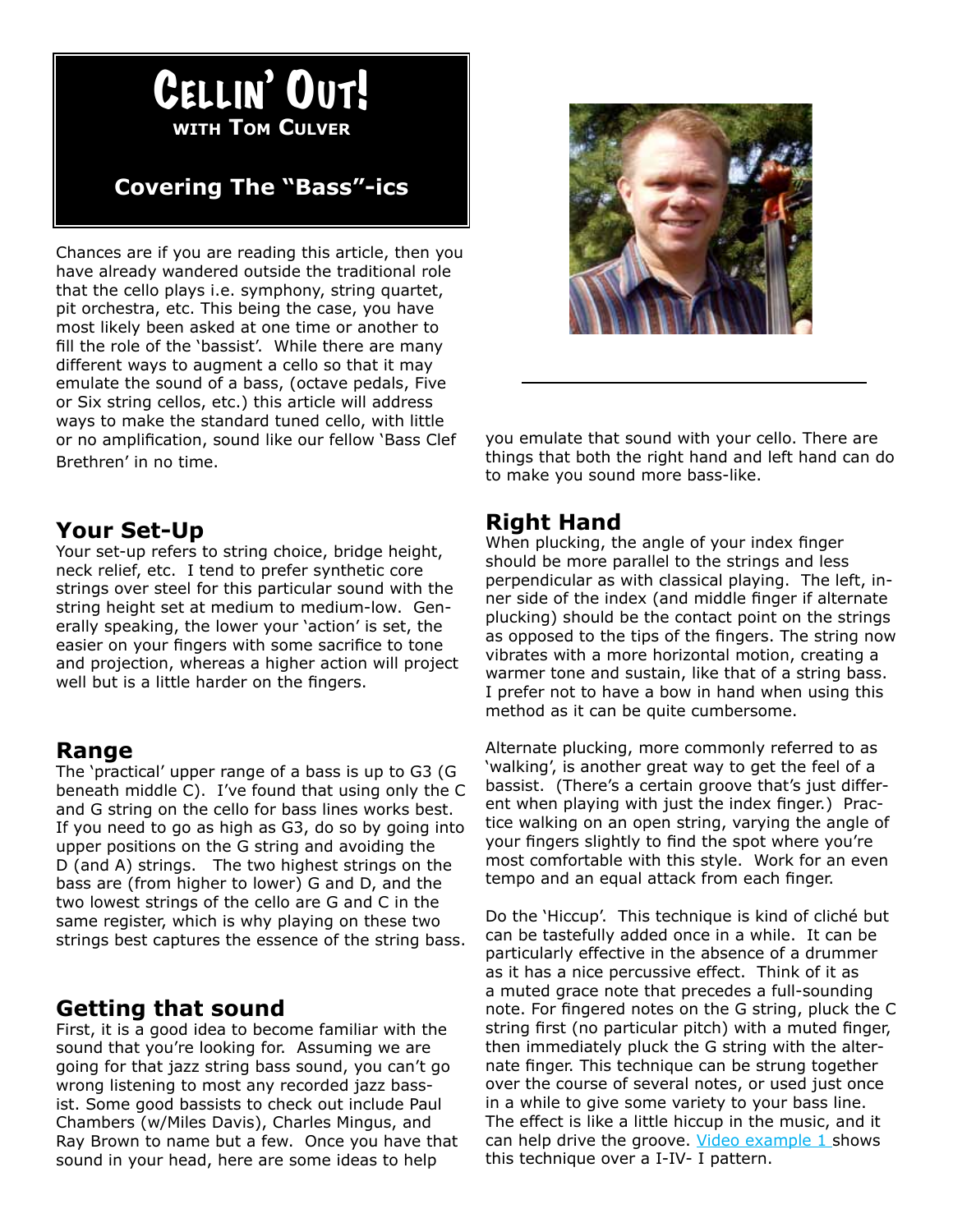

## **Left Hand**

Now that your right hand is ready to bass-a-tize, there are a few things you can do with the left hand that will compliment what you're doing with the right.

Be sure that the left hand fingers make very firm contact with the string to get the sustain that is needed. Each note should meld right into the next one. I like to sporadically slide my fingers into certain notes as jazz bassists tend to do. This should be used sparingly and tastefully though.

## **Muted Triplets**

This technique is also effective when performing with a small group, but more so from a harmonic standpoint. As the title implies, you can outline the chord you are playing with a triplet 8th note.

Using this on beat one is probably the best starting point to learn this technique, but it can also be used effectively on beats 2, 3, and 4 as well. I've found that slightly muting the triplets gives this a more percussive sound. Muting the strings is accomplished by not pressing all the way down with your left-hand fingers. How hard you press down is a matter of personal preference and you should experiment to see what works best for you. Video example 2 shows the muted triplet passage slowed down for both a C and a D7 chord respectively. Video example 3 shows these same two muted triplet passages at regular speed and within context of a moving bass line.

# **Now Go Kick Some 'Bass'**

I hope that you've found one or two things useful here, and remember these techniques are just starting points. You'll find that there are many ways to interpret and alter these ideas to work for your particular style. Until next time, 'Cell Out!

*Tom Culver is a cellist/bassist residing in the Chicago area. Tom is director of the LaGrange public schools' orchestra program, where he leads 230+ members that participate in several groups, including an innovative electric string ensemble entitled 'Livewire'. When not teaching, he is an active performer on cello and bass with several Chicagobased groups, including the Blooze Brothers Band, a 10-piece show band that tours the Midwest paying homage to the original Blues Brothers act.*

# **what's new?**

Send us your new directions cello news & we'll try to include it.

\*\* The NDCA & F will be hosting an event called "Night of the Living Cello" at Googie's Lounge (2nd floor of the Living Room), in New York City on Wednesday, June 9th, from 8pm- 10:30. New Living Room Cafe Inc www.livingroomny.com 154 Ludlow Street (212) 673-5179 Performers include some of this year's NDCF guest artists and others to be announced. Also check our website www.newdirectionscello.com

 $**$  Gideon Freudmann [NDCF '95, '97 & '07] is a

busy man between gigs in Portland OR and still making it back to play his old haunts in New England. www.cellobop.com

\*\* MILK & JADE is a new CD by Dana Leong's [NDCF '07] group MILK & JADE. They performed selections from their self-titled debut album at Symphony Space in New York City on Friday, March 5th. Milk & Jade is: Dana Leong - cello/trombone/laptop/ vocals, Jason Mills - drums, Hagar Ben Ari - electric bass and Core Rhythm - vocals (MC). ON that concert they had special guests: Johnny Voltik - vocals (MC), Homeboy Sandman - vocals (MC), MoeRoc - vocals (MC) and Tommy "Hypno" Chan - popper (dance) www.danaleong.com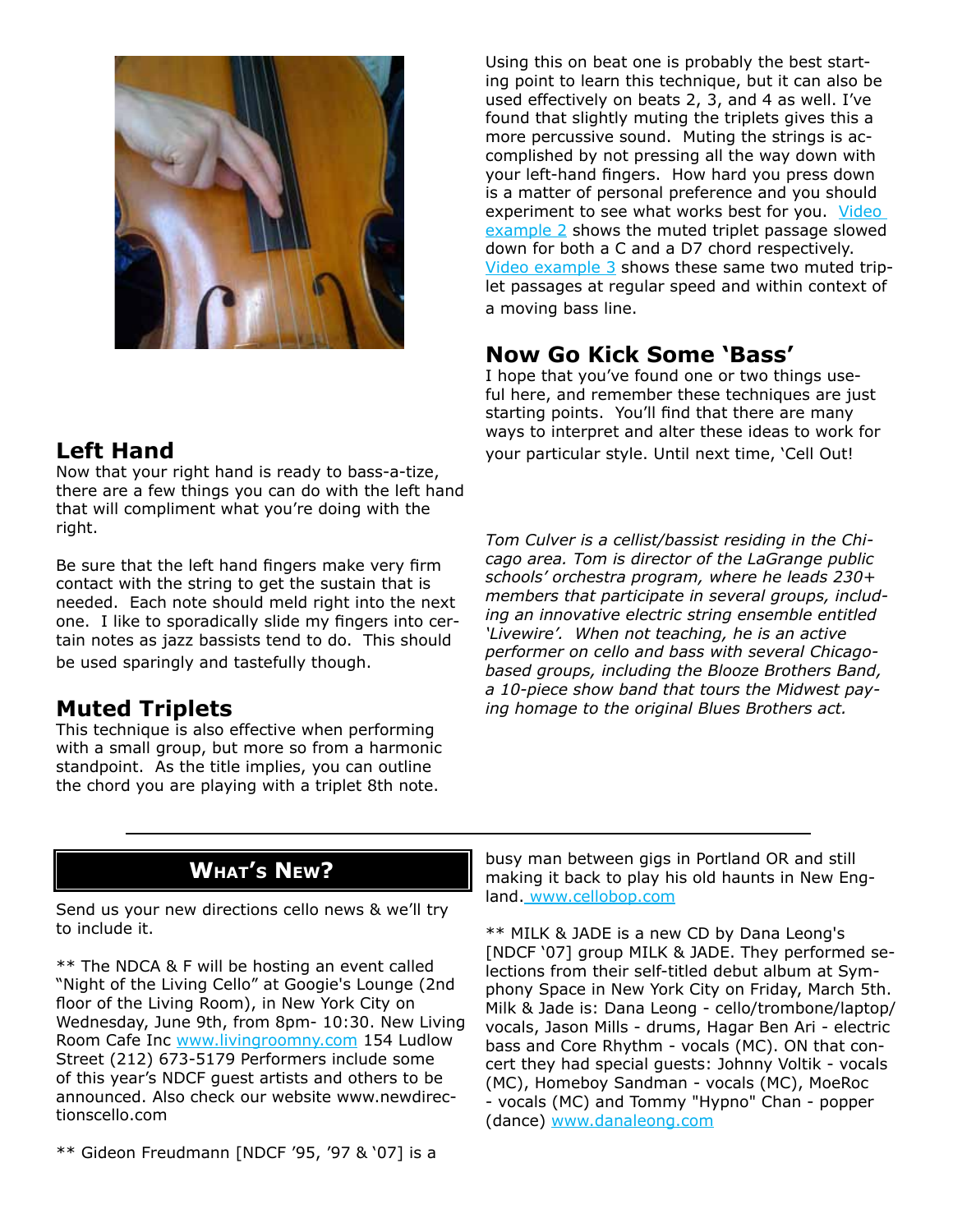# **IntervIews wIth SERA SMOLEN**

## **Arre! An interview with Claudio Peña**

Claudio Peña, cellist, composer and conductor, was born en Buenos Aires, Argentina. His main projects are Arre! cello ensemble, his band, El Fin del Mundo, and his solo cello compositions. Reviewer Nicolás Russo describes Pena's latest CD, "El Fin del Mundo", with drummer Gabriel Spiller and clarinetist Gustavo Hunt... as a territory .....a space to occupy... The trio explores different ways of occupation without filling the space completely, without inhabiting it, so that those who listen can also have a space of their own...... Moving between improvisation and the accuracy of music writing and excellent work of rythmic interplay between the percussion and the cello, El Fin del mundo requires – and deserves – our presence.

**Sera Smolen:** Arre! What does this mean in English?

**Claudio Peña:** Yahoo!!

**SS:** Could you tell us a little about your backround?

**CP:** When I was young, I liked all music which was modern: Brazilian composer Egberto Gismonti, Hermeto Pascual; Miles Davis; Bela Bartok, Igor Stravinski. On the other hand punk bands like Dead Kennedys, Perez Prado, etc. I listened to Yo Yo Ma and Anner Bylsma a lot; and for "new directions" cello: Chris White, Ernst Reijseger, and Tom Cora.

**SS:** When I listen to your music, it sounds as though your group combines free improvisation with composed music. How do you develop music like this with your group?

**CP:** I write the fixed parts and then we play and improvise around the textures, deconstructing, analyzing and developing those tunes. The clarinet and the drummer each bring new ideas and textures to my music, and are such excellent musicians that they make me feel like a better musician week after week.

**SS:** You have a groove I love combining 7+6, and other sections which pass in and out of different time signatures. How do you develop your rhythmic ideas together as a group?



*Claudio & Trio*

**CP:** I had a dream about the clarinet melody that goes with that groove, so I composed that groove. After that, it is all a bit intuitive, involving memories and resonances from all the music we have heard in our lives. Gabi Spiller, the percussionist, is the son of one of Argentina's legendary conductors. Without writing the percussion parts, he seems to command the time signatures we use from moment to moment.

**SS:** We can see on you tube that you are also a conductor using a sign system to create improvised music in concert. What is this like for the performers? For the audience?

**CP:** Yes, Butch Morris, the famous improvising conductor, was in Buenos Aires and influenced me a great deal. Stockheusen , Colectivo Eterofónico, La Bomba de Tiempo have also influenced and inspired me as a conductor. I played in the Colectivo Eterofonic many years , and really now I feel very happy as a conductor of improvisation! Performing like this in big groups is excellent , as there is beautiful freedom and good grooves. For the listeners, there is instant music, surprise, and pure sound.

**SS:** How do you think cellists should be taught, ideally, so they could become musicians like you?

**CP:** I think, listen yourself and all music of the world.

**SS:** We look forward to the New Directions Cello Festival this June to hear you swith Gustavo Hunt and Gabriel Spiller!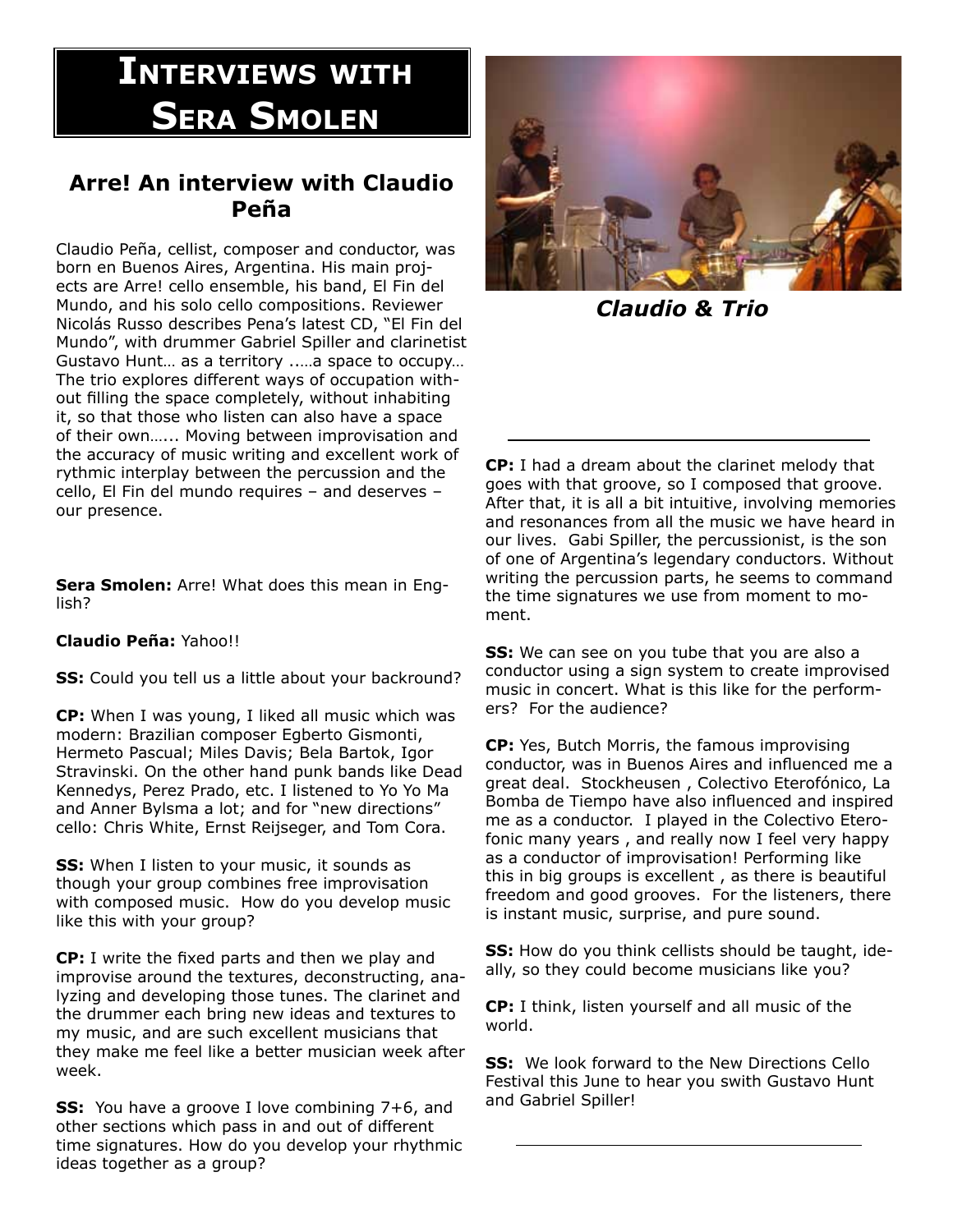### **Cello & Voice: An interview with Marcelo Martinez Vieira**

Marcelo Martinez Vieira is always in transit between different musical styles and diverse artistic activities. Raised in Piracicaba-Sao Paulo, Brazil, he started at the age of five in Music School, graduating from Campinas State University under the orientation of the great Greek-Brazilian cellist Dimos Goudaroulis, a past guest artist with New Directions Cello Festival. Marcelo played in the Experimental Repertoire Orchestra in São Paulo, and worked as a freelance musician in the Campinas region for 8 years.

Marcelo has wide experience in improvisation and performance of popular Music and Brazilian Jazz, performing with Orquestra Popular de Câmara, Luiza Possi, Sandy & Jr., and Falamansa in the Montreux Jazz Festival in 2003. In 2009, he was the Brazilian Music instructor in Christian Howes Creative Strings Workshop in Columbus Ohio, and guest artist in the Vermont Improvising Strings Academy with cellist and composer Eugene Friesen. Marcelo has received awards for his improvised performances and composed soundtracks for Dance and Theater. He has been researching and teaching improvisation and string arranging, as well as pioneering in developing a method of singing and playing for string players.

Marcelo is now a Graduate Student at Louisiana State University School of Music, studying with cellist and pedagogue Dennis Parker, majoring in Jazz Studies under the orientation of Bill Grimes.

**Sera Smolen:** How did you learn, or how have you developed the ability to play bass, rhythm, as well as chords on the cello so beautifully while you sing?

**Marcelo Vieira:** I can think of two aspects of this multi-role of my cello playing. First, I remember the strong admiration I have had for singers that accompany themselves with the guitar. We have some good ones in Brazil, like Joao Gilberto(one of the founders of Bossa Nova) and Joao Bosco(amazing guitar player with a strong individual style of singing). I started playing in bars and clubs with a good friend who would do awesome stuff in the guitar while singing. I was just jealous of that, asking myself why couldn't I do the same with the cello?

Secondly, the cello is one of the most versatile instruments which can play any style, only adding and never spoiling anything. That's a blessing and a curse at the same time, I guess. So, l thought to myself, let's start exploring the possibilities. I will need a couple more lives to do it though!

**SS**: What is practiced, or put down first? Does this vary depending on the song you are doing?

**MV**: The first thing is to pick songs that I like a lot, that I want to sing and to explore, because this will grant that I can communicate energy and tell the story sincerely. I then go over the chords exploring different rhythmic patterns with the bow, trying to find the groove. It depends on the song actually. At some point I choose just to counterpoint a melody line, based on the harmony, like a Bach suite. I try to sing along immediately to make sure it can be done(laughs!), and to see how it sounds. Afterward, I refine the cello part and practice it repeatedly, getting the best sound I can, adding dynamics, etc. I sing the song separately. Through my voice lessons, I practice singing sitting down, trying to find a good breathing and resonating technique. Then, I put cello and voice together and have fun.

**SS**: What have your influences been musically?

**MV**: I had a childhood where I listened to a lot of classical music. My parents always sang in choirs, so did I, and we listened to a lot of vocal music, Brazilian popular music being my dad's passion. Of course I listened to all the classical cellists too... including some rock during my teenage years and of course Brazilian jazz. I think I listened to some of everything, or, we can say alot of everything.

**SS**: What were your influences cellistically?

**MV**: As a cello player, I remember watching Jacques Morelenbaum playing with Caetano Veloso and having a blast, then starting to do the same with local popular musicians in my hometown. I then met Dimos and started to really pursue some serious practice on improvisation. Right now, Dennis Parker is on top of my list. His understanding of the cello playing is out there, and he can play the most complicated and difficult piece as if he is playing Twinkle Twinkle Little Star.

Five years ago I started to search google for creative cello playing and of course ran into the great Eugene Friesen. No words can describe how much I like him, as a cellist and as a person. I went to his Vermont Improvisation Strings Academy last year and am going again this year. Christian Howes can be considered a major influence for me as a string player. I'm honored to have him playing with me in New Directions this year. Last year, Howes invited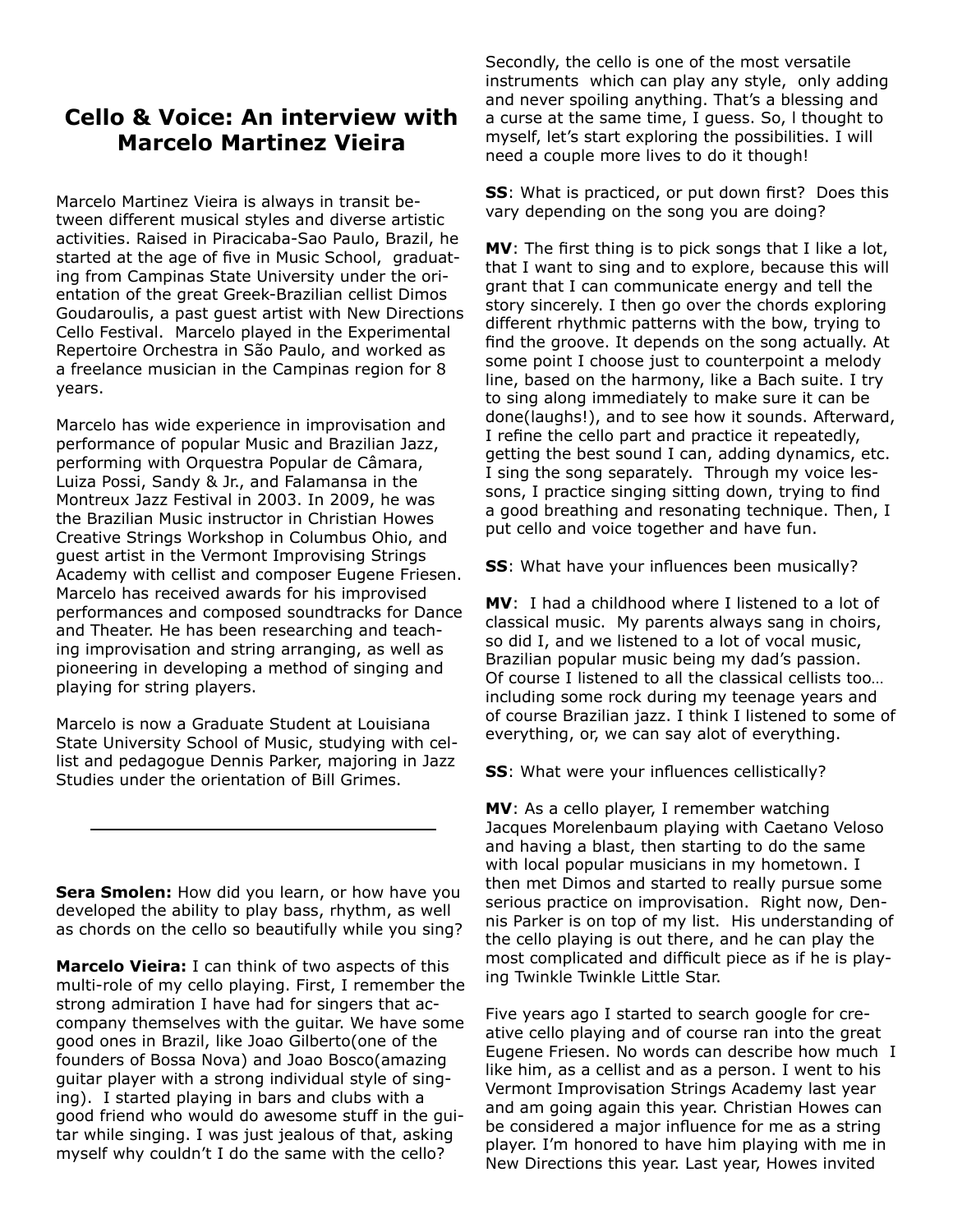me to join his Creative Strings Workshop. I have listened to lots of creative cellists and I like them all: Erik Friedlander, David Darling, Ben Sollee, Rufus Capadoccia, the list is growing and will never stop. I'm proud to be part of it.

**SS**: How do you develop a method of teaching string playing and voice?

**MV**: I'm Glad you asked that. I have been thinking a lot about how to help people improvise on stringed instruments, because for some strange reason they were led to believe they cannot, which is absurd. Singing what you play is a great start, like scat singing or just singing something that you will play. There is, of course, a lot of solfege practice involved with this. Here are a few ideas to try:

- Hold two notes of a chord(double stops): the root and the 7th, and then sing the third above the 7th. This becomes an exercise in intonation for your mind, and more. Try it on every chord.
- Play a simple line, made of 4 notes, and then sing along the same line. After repeating it for some time, start holding one of the notes of that line on the instrument, and sing the line without changing the played note. Reverse, hold the note singing and play the line on the cello/violin.
- If you can hold a groove, a rhythmic pattern, playing, do it exhaustively until it turns automatic, then start singing long notes over it.
- These are just examples of some of the things I'm developing right now. It goes on and on, and one of the important things is that I don't buy the idea that I'm some kind of extraterrestrial being because I can do that. If I can, everyone can. It may take a different approach or style for someone else, but music is for everyone, really, and urgently.

**SS**: Did you start with Brazilian popular music and then develop gradually into other styles one at a time, or have you always played in many ways at the cello? What are the advantages as a player while playing in different styles?

**MV**: Playing Brazilian popular music is certainly a strong influence in everything I do. But improvising for Dance really opened my mind, musically. There are no rules or structure, but there is movement happening and music to be made based on that. It almost asks me to create my own style of improvising and composing. Jazz of course was always present, and right now it's the style I'm studying and pursuing as a language with the cello, since I'm a Master's candidate in Jazz studies. But

I definitely have played in many ways at the cello. I just wanted to fit the cello in every style possible. I haven't done this for sometime but I used to play songs in my sound system and play along with it exploring from long cello notes.... until crazy effects. I am still trying to know as much as possible about every style, and then I try to use the cello as an instrument that can both reproduce a certain style and innovate that style. Sometimes there's thinking hard about what to play... but then again there's closing your eyes, open your ears and play.

**SS**: Could you share with us what your teachers have done to support your process?

**MV**: I had an early start, but I found myself without a teacher in my teenage years. I called Dimos saying that I had interest in his work with popular music and started taking lessons. Instead of working on Popular music or jazz, we spent some years exploring strong classical repertoire and historically oriented playing. We became good friends. Before coming to the US, I went to his place and showed the cello&voice work for him and he just started giving me contact numbers of places to perform. Before him, unfortunately, I can't say I had support



*Marcelo Vierra*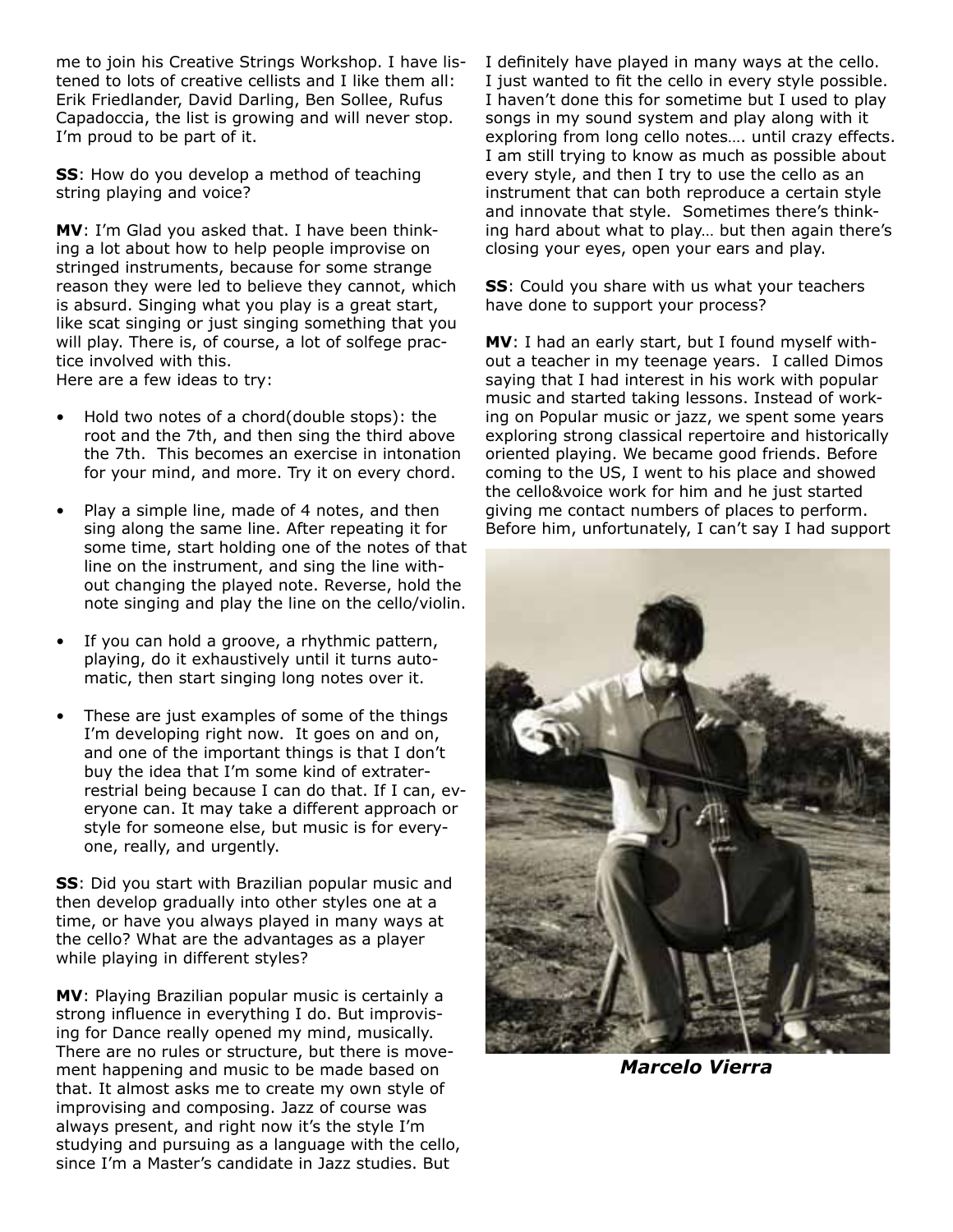for non-classical playing.

Now, I am working with the great cellist Dennis Parker. I came to Louisiana State University for an MM in cello performance. Of course, I play with the jazz people and the Latin musicians wherever I go. One day I came to a cello lesson and had the courage to tell Dennis that I wanted to major in Jazz Studies. He was extremely supportive of that decision, and he likes the cello & voice as an original work. He is a real artist, to say the least. So now I'm working with him both on classical repertoire and non-classical. Where else can you find a teacher who will let you play an accompaniment part (of a cello & voice song) in a lesson and talk about cello playing, technique, intonation, etc, in the same way as if I was playing a sonata?

**SS**: You are continuing your work with cello and voice. What are some of your other current projects?

**MV**: I'm working on learning jazz as a jazz player. It includes practicing scales, studying harmony and theory, transcribing solos, all that stuff. Also, I'm struggling to make it possible on the cello. Chris Howes is a great help because he has a system to study and practice these things and he can certainly unlock some processes. I changed my major to Jazz Studies because, in my opinion, it will allow for more creativity. Bill Grimes, bass player and jazz professor is extremely supportive of my initiative. It is probably better to be one of the few cellists with a MM in Jazz than being one more cellist with a MM in Performance... that would be just boring, no offense.

**SS**: We are already looking forward to hearings Marcelo Vieira and Christian Howes with the show "Cello&Voice", a unique work in which he plays the cello and sings, exploring many aspects of the relationship between musician and instrument.

# **MusIc In the MaIl**

Every so often a package lands on the NDCA's doorstep. It is usually unexpected, and may come from near or far. Many thanks to those who have sent these gems. Here are the CD's and sheet music that have arrived since our last issue.

### **"Arrhythmia"**

*Nathaniel Smith 2009*  Nathaniel - solo and multitracked cellos. All tunes composed by Nathaniel Smith. Heavy fiddling influence. **www.nathanielsmith.com**

### **"CelloLand presents Hendrix and Weber"**

*Burkard Weber* German cellist and composer. Solo cello as well as guitar, percussion, oboe and bass (on some tracks). **www.myspace.com/celloland** 

### **"River of Fire"**

*Acoustic Eidelon 2008* Hannah Alkire, cello and vocals. Joe Scott, 14-string double neck guitjo and vocals. Mostly all original compositions by both ranging from flamenco and Mexican influenced styles, through bluesy grooves to singer-songwriter-style songs. **www.AcousticEidelon.com**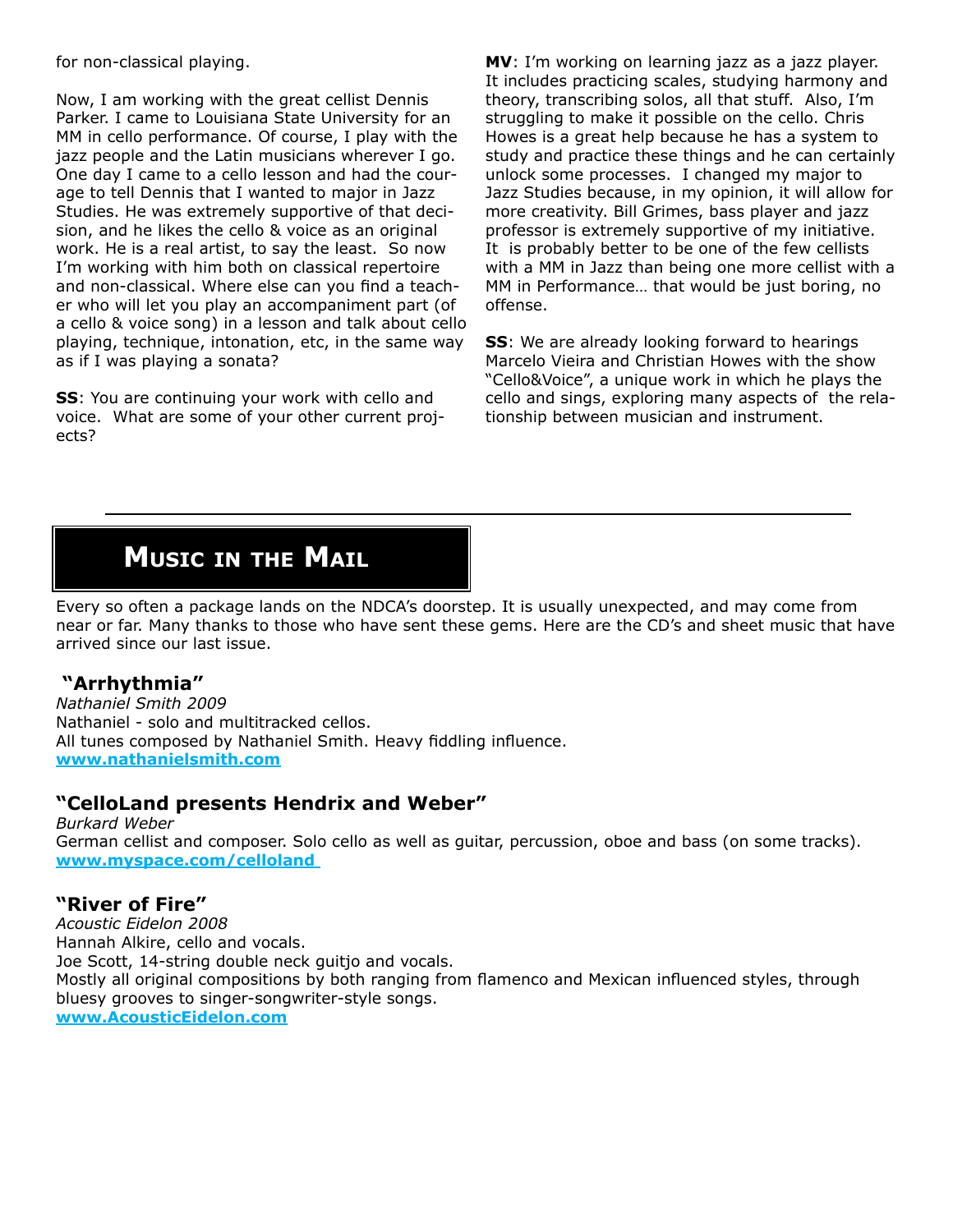

In each issue of Cello City Online, we pose a different question to professional and semi-professional cellists.

## **Our latest question:**

"What pickup/amplification system do you use **for your acoustic cello when playing live?"**

•••

**Erin and her Cello, cellist and singer/songwriter, NYC www.erinandhercello.com**

**Pickup**: David Gage Realist **Amp**: LR Baggs Para Acoustic DI into a Fender Bass Amp

**Quote**: "I use the David Gage Realist Pickup on my cello, which I send through an LR Baggs Para Acoustic DI. For live performances, I play through the house sound system, however, with smaller or more intimate gigs, will use a small Fender Bass amp. The Realist  $+$  the LR Baggs DI has worked fine for a few years now, but I wouldn't necessarily recommend a Fender Bass amp for Cellists, even "bass line pizz'ing cellists." I hope it will soon be replaced with an Acoustic Image, or (insert recommendations from other New Directions Cellists here.) :) Barbera Pickup on an acoustic cello, anyone?"

•••

**Trevor Exter, cellist/singer, who resides in Yes, Earth, is considered by many to be one of**  the finest singing cellists on the scene today. **trevorexter.com**

**Pickup**: David Gage Realist

**Pre-amps/amps:** Crucial Audio "Echo Nugget" tube preamp/delay pedal & Sarno SMS preamp Amp: Traynor PA head with a modified Leslie 110 speaker cabinet.

Quote: "It is, however, all in the fingers." (Indeed!)

•••

**Gideon Freudmann, cello innovator ("Cellobop") based in Portland, Oregon. Author of 14 original cello cds and heard on NPR and the television show "Weeds", to name but a few of his endeavours.** 

**cellobop.com**

**Pickup**: David Gage Realist **Amps**: Fishman solo amp or the SWR California Blonde

**Quote**: "I recently purchased a Realist pick-up and I plug that into one of two amps: the Fishman solo amp or the SWR California Blonde. The SWR has more oomph and more bass response, the Fishman has a better overall tone with better treble and nicer reverb. The Realist pick-up works better for me than the Barcus Berry or Fishman pick-ups I have used in the past, but it sill is not immune to feedback."

•••

**Derek Johnson - freelance experimental cellist, Olympia, WA**

**Pickup**: David Gage Realist **Amp**: 2 SWR California Blonde II with 2 Samson EX500 active 15" 500w subwoofers

**Quote**: "I really like the California Blondes. They tend to sound better than most any other I've used for piezo pickups. The 'Realist.' It's ok. Much better than many out there and not unreasonably expensive. But it's not perfect. My general preference is to use my acoustic with a pickup versus a full electric because a) the electrics cost too much, b) most of them sound like crap (I don't even like the NS Design), c) you can't get great percussive sounds out of the solid body, and d) most electrics look silly."

#### •••

**Kristen Miller "chops of Shostakovich with the spunk of Ani DiFranco" Newburyport, Massachusetts**

**www.cellobrew.com**

**Pickup**: David Gage Realist **Amp**: Fender bass amp

**Quote**: "The key here really is the Realist pickup. It provides such true sound. I like the Fender BXR mostly because it was cheap, easy to move around, and provides great low end. There are better choices out there for the higher register, but this does the trick."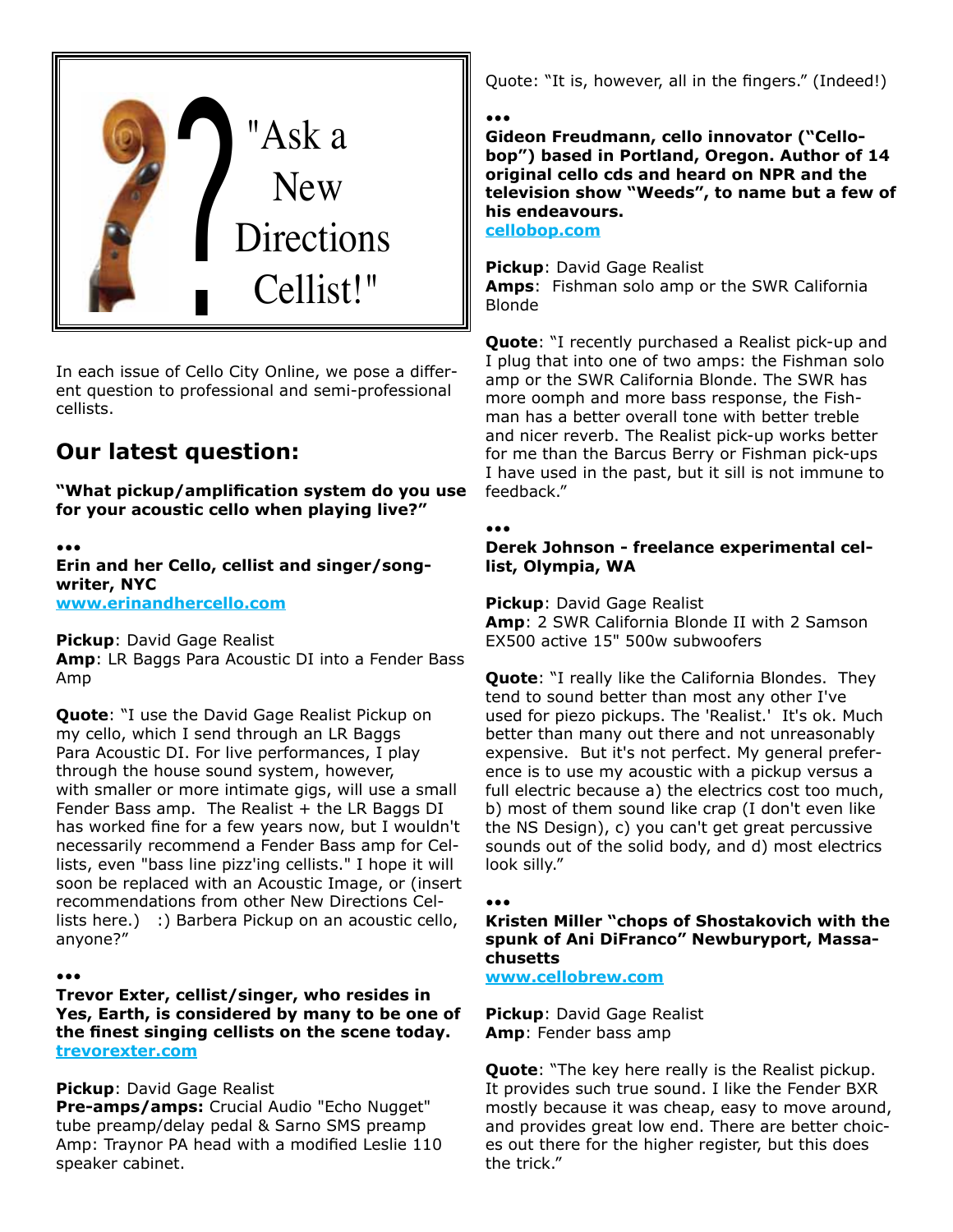#### •••

**Gunther Tiedemann, Cologne, Germany. His main projects are the Tiedemann-Plate Duo, the jazz string quartet String Thing and Kreuzüber Bach (original comp. and improvs on the Bach Suites).** 

**www.gunther-tiedemann.de**

**Pickup**: Schertler Dyn-C Transducer **Amps**: Schertler UNICO, Schertler PUB 280

**Quote**: "For amping my acoustic cello I prefer solutions which are easily mounted and demounted. For a pickup sound I use the Schertler Dyn-C Transducer which I stick (putty) about 1-2 cm under the bridge to have as less influence to the acoustic sound as possible.

For a most natural sound I play the DPA 4061 condenser microphone (needs phantom power) hanging with a rubber triangle holder from the strings underneath the bridge.

My amp is a Schertler UNICO with 3 channels: 1st for the mic with phantom power (DPA 4061), 2nd for the Dyn-C Transducer, 3rd free for any signal or a 2nd musician (e.g. guitar). I often play using just the mic, sometimes I add the Dyn-C for a bit more punch on the low strings. I as well have the Schertler PUB 280 active amp (much power, good sound) to support the UNICO. Or I use it with a Mindprind Envoice mono channel strip for preamping."

#### •••

**Beth Welch, freelance classical/jazz/etc cellist, San Francisco Bay Area differentstrokesmusic.com**

**Pickup**: David Gage Realist

**Quote**: "I like the realistic (acoustic) quality of sound produced via this device."

Thanks to all the cellists who contributed! If you have a question you would like to see posed to the New Directions Cello Community in this space, please send us an email!

To participate in further discussion on this topic, please refer to the New Directions Forum.

**http://www.newdirectionscello.com/ node/370** 

*Editor's note: we did not accept any money from David Gage as part of presenting this column - honest! (but if he did offer we wouldn't turn it down :-)* 

# **CD Review**

Stephanie Winters Through the Storm

**Stephanie Winters**  *Through the Storm* **stephaniewinters.com** 



When Trent Reznor (Nine Inch Nails) first heard Johnny Cash's cover of his tune "Hurt", he is reported to have said, "It's not my song anymore". Along the same lines, when Peter Gabriel hears Stephanie Winters' cello-driven symphonic take on "Mercy Street", he may well say the same thing. To call Winters' arrangement "gorgeous" is an understatement. Lush harmonies in the supporting parts and beautifully rendered melodies meld together to create a piece that is achingly, incredibly, beautiful.

*Through the Storm* continues in this mode - achingly beautiful - throughout its 11 tracks. Though the compositions are by a diverse array of artists, including Bartok, Ornette, Ritchie Havens and Winters herself, the music is arranged in such a way that the album comes off as very cohesive. Many of the pieces have what could be termed a midtwentieth century classical vibe - (in the best sense of that genre) - not at all atonal, but harmonically rich. Think Gorecki's *Third Symphony*, used to such great effect in the Peter Weir film Fearless.

A few of the tracks on the cd sound as if they are slow movements of long lost cello concertos. Seriously! One could have some fun with a blindfold and a hapless classical music expert. In many classical works, the slow movements are often the best part. For example, why did Ravel even bother with the other movements in his *Piano Concerto in G?* Or try this one: can you recall a single note of any of the other two movements of Barber's *String Quartet in B op 11* - the one that spawned "Adagio for Strings"?

That said, the only criticism I have of *Through the Storm* - and it's a minor one - is that the album, which consists almost entirely of slow pieces, as sublime and perfect as they are, can become a bit heavy when taken as a whole. But, like a box of high end Belgian chocolates, though you may not choose to eat them all at once, you're quite happy you have that whole box!

**- Corbin Keep**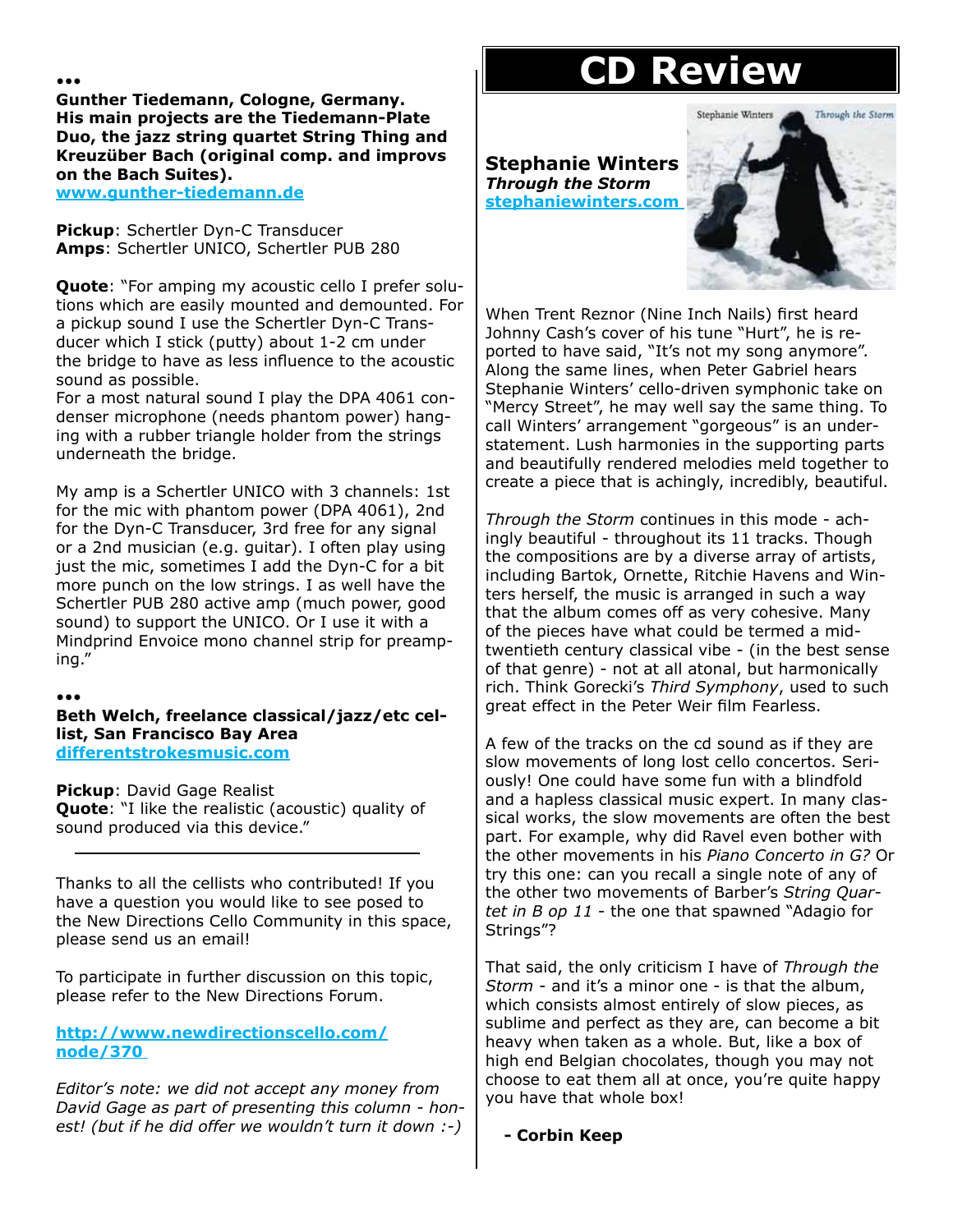# **New Directions Cello Festival 2010 NEW DIRECTIONS 2010**

The 16th annual New Directions Cello Festival will be held in Ithaca New York at Ithaca College from June 11-13, 2010. The festival is for every cellist - beginning to advanced - interested in exploring the myriad worlds of non-classical cello!

# **This year's guest artists:**

**Marcelo Vieira -** Brazilian cellist and singer playing a wide variety of styles from jazz to traditional Brazilian and his originals; with Christian Howes (violin). **www.celloandvoice.com**

**Liz Davis Maxfield and New Time Ensemble -** Animating traditional Irish tunes in new ways - incorporating influences from France, Scotland, and the U.S. featuring Frédéric Pouille (guitar), Kay Vickers (fiddle), Leslie Anne Harrison (flute), and Liz Davis Maxfield (cello) **http://lizdavismaxfield.com**

**The Spaghetti Western String Company –** A daring and playfully eclectic instrumental acoustic quartet from Minneapolis featuring Michael Rossetto (banjo, guitar), Nicholas Lemme (mandolin, guitar, voice), Ethan Sutton (cello), and Paul Fonfara (clarinet). **www.spaghettiwesternmusic.com/index.html**

**Claudio Peña Trio –** Uncategorizable improvisational trio from Argentina Claudio Peña (cello), Gabriel Spiller (drums) and Gustavo Hunt (clarinet) **http://claudiocello.blogspot.com/**

**The Chris White Quartet –** original jazz with Chris White (acoustic and electric cellos), John White (piano), Nicholas Walker (acoustic bass) and Steve Curry (drums) **www.newdirectionscello.com/chriswhite/index.htm**

**No Olho da Rua with Luciano Correa –** Authentic Brazilian instrumental samba jazz. Luciano Correa (cello), Paulo Rego (saxophone), Leandro Freixo (piano), Alexandre Rocha (bass) and Gustavo Schnaider (drums)

**http://www.youtube.com/watch?v=hrtFwxaajJk**

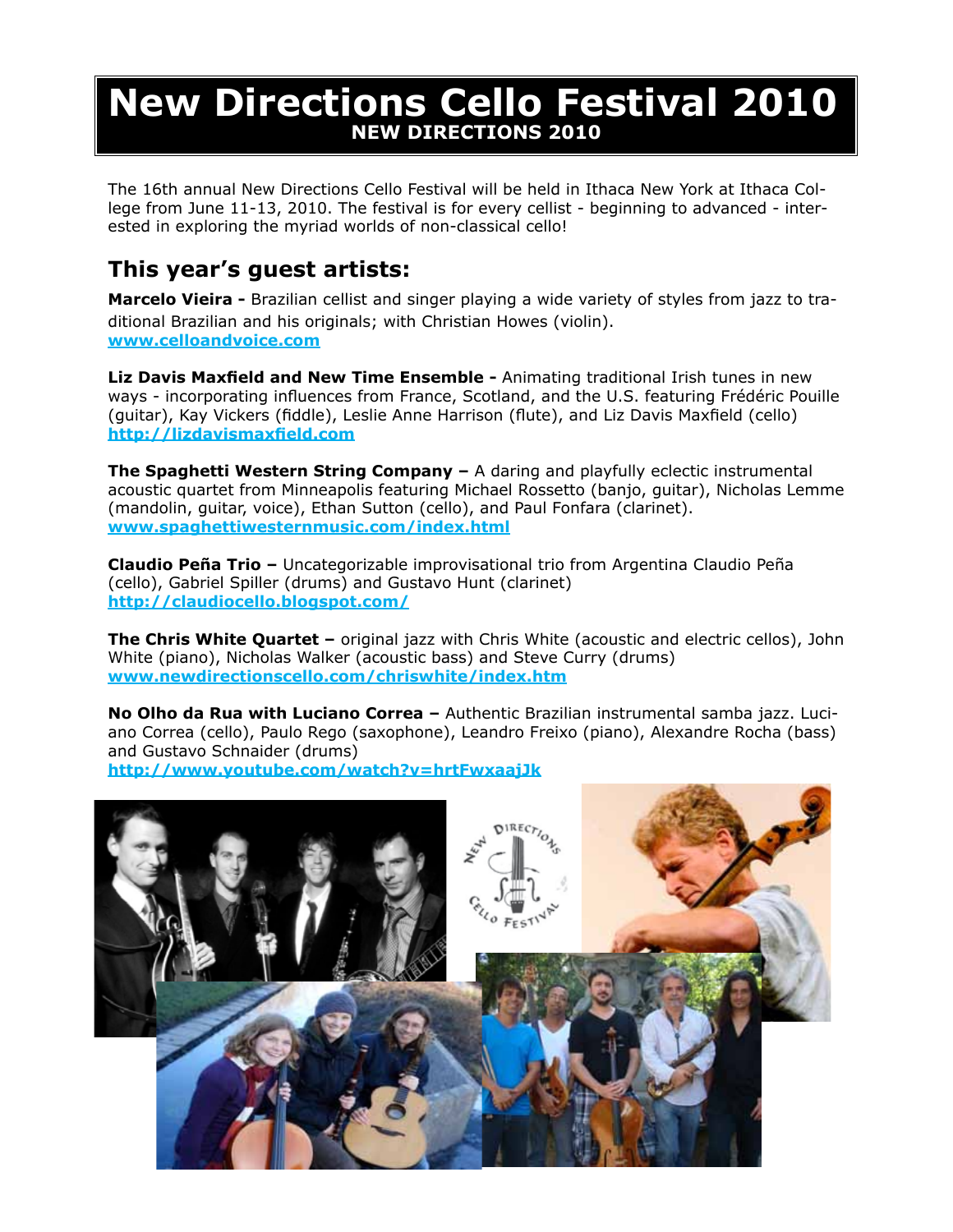# **New Directions Cello Festival Workshops 2010**

During the weekend of the New Directions Cello Festival, we enjoy over 20 workshop and jam sessions on a wide variety of topics, which are different each year. We aim to have at least two different sessions offered at all times. We have always been able to offer many interesting sessions for less experienced and for more experienced players and improvisors.

# **Joel Cohen**

*C Jam Blues workshop:* What do you play when you see a chord symbol that says "C"? Then what do you do when it changes to "G"? Using one of Chris White's celebrated compositions, we will take it apart, then put it back together again.

*"Lose your mind and come to your senses"* Based on a famous quote of cellist David Darling, we will look at free improvisation. Learn how to play together using musical cues and your own artistic sixth sense to create an on-the-spot musical soundscape.

# **All Cello Big Band, conducted by Joel Cohen**

Open to all players at the festival, this all-cello Big Band rehearses each day, performing on the rather informal Sunday afternoon concert. We will play a combination of new compositions written especially for this years festival, and some old favorites as well.

# **Liz Maxfield Davis**

*Traditional Irish fiddle ornamentation for cello:* We'll learn a few tunes, then discuss and experiment with different ornamentation that fits both the cello and the genre, using her master's degree research on this topic.

*Playing the cello in a traditional band:* Joined by the New Time Ensemble, we'll look into different ways of incorporating the cello in to a folk music ensemble. We'll cover basic cello-chord theory, rhythmic grooves, and arranging skills.

Jam session: The All Cello Irish Session! We'll learn some classic traditional Irish tunes and play them session-style.

# **Corinna Eikmeier**

*Feldenkrais and Improvisation:* We will combine awareness through movement, and the choices we make with our spontaneous movements-- with free improvisation, and the choices we make when we are creating music in the moment.

"More than Five": How do musicians communicate within a group which is "more than five players" creating improvised music?

*Improvise a symphony:* based on performance pieces from Germany, Corinna Eikmeier will take us through the steps resulting in an improvised "symphony" of cellists.

# **Katie Fittipaldi**

**An introduction to Alexander Technique:** Come to the festival first thing Sunday morning for a relaxing session focusing on body awareness, balance, flow and comfort at the cello with Katie Fittipaldi, an celebrated local Alexander practitioner and cellist.

*Alice Kanack and Sera Smolen:* From their new book Improvising String Quartets, we will form quar-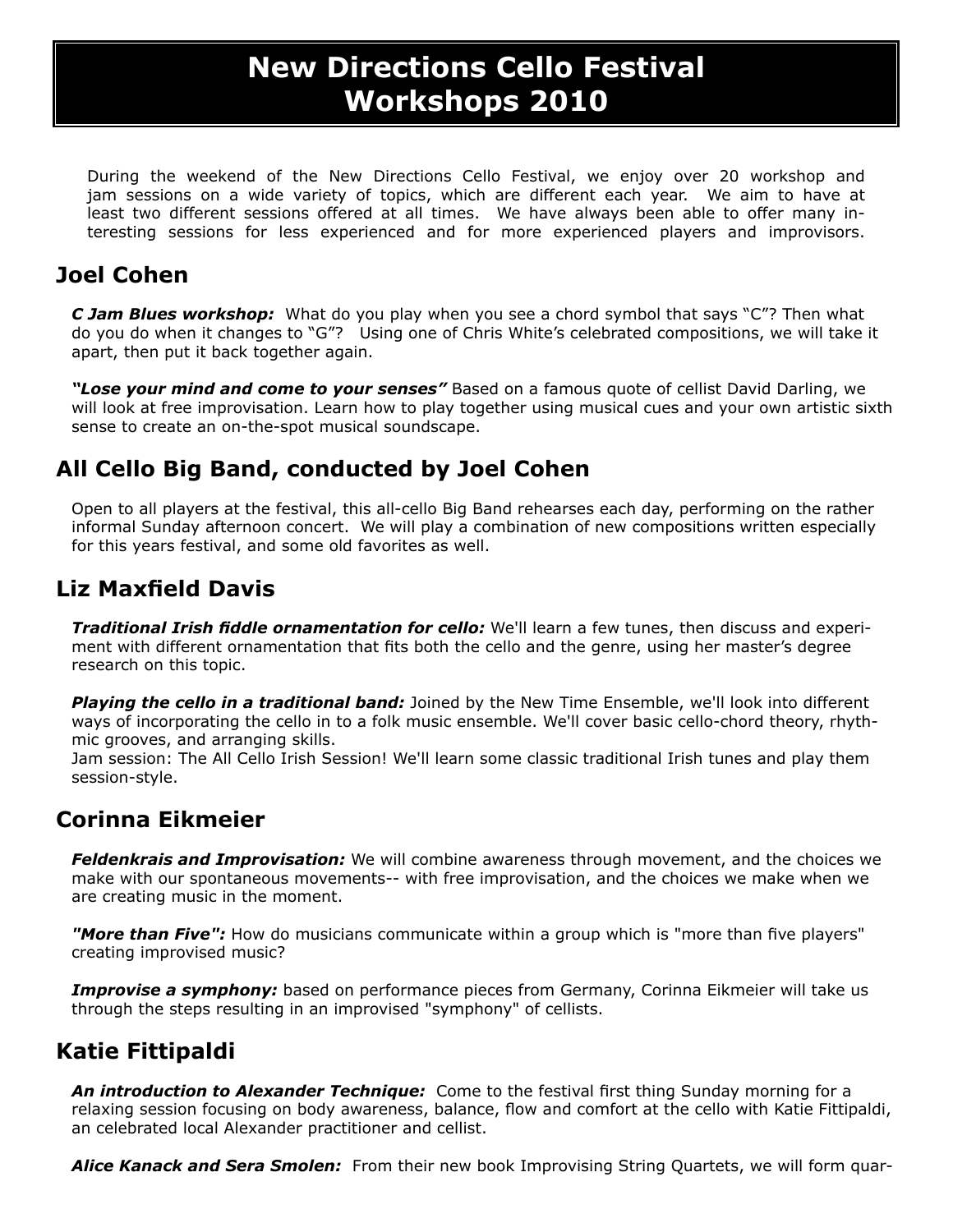tets in the room, and explore improvised music in four simultaneous parts.

### **Corbin Keep**

Workshop Beginning-Advanced: Befriending the Upper Register: A Rock Guitar influenced approach to Straddling the Stratosphere.

*Jam session:* Setting up grooves with non-traditional techniques

## **Claudio Peña**

 *Improvisation using a sign system designed by Claudio Peña* "El fin del Mundo": open jam with Claudio Peña, Gabriel Spiller and Gustavo Hunt.

### **Abby Newton**

*Castles Kirks and Caves Jam Session:* Learn tunes from her new book, "Castles Kirks and Caves". Learn how to improvise the bass, rhythm, and harmonies while taking solos over the form.

### **Sera Smolen**

*Baroque Improvisation:* Using the famous "Arioso" by J. S. Bach, we will look at how to improvise in the Baroque style with harpsichord accompaniment.

### **Marcelo Vieira**

*Jazz for String Players with Marcelo Vieira and Christian Howes Etudes, exercises, and introduction to cello & voice Brazilian Jam session!* 

### **Spaghetti Western**

*Red Balloon Jam session:* Improvise with the Spaghetti Western String company, creating music for the famous silent film, "The Red Balloon".

### **Chris White**

*Summertime:* A beginning/intermediate workshop on jazz improvisation.

**The Complete Jazz Cellist:** An intermediate/advanced workshop focusing in on the chord changes, improvising, bass lines and playing the chords.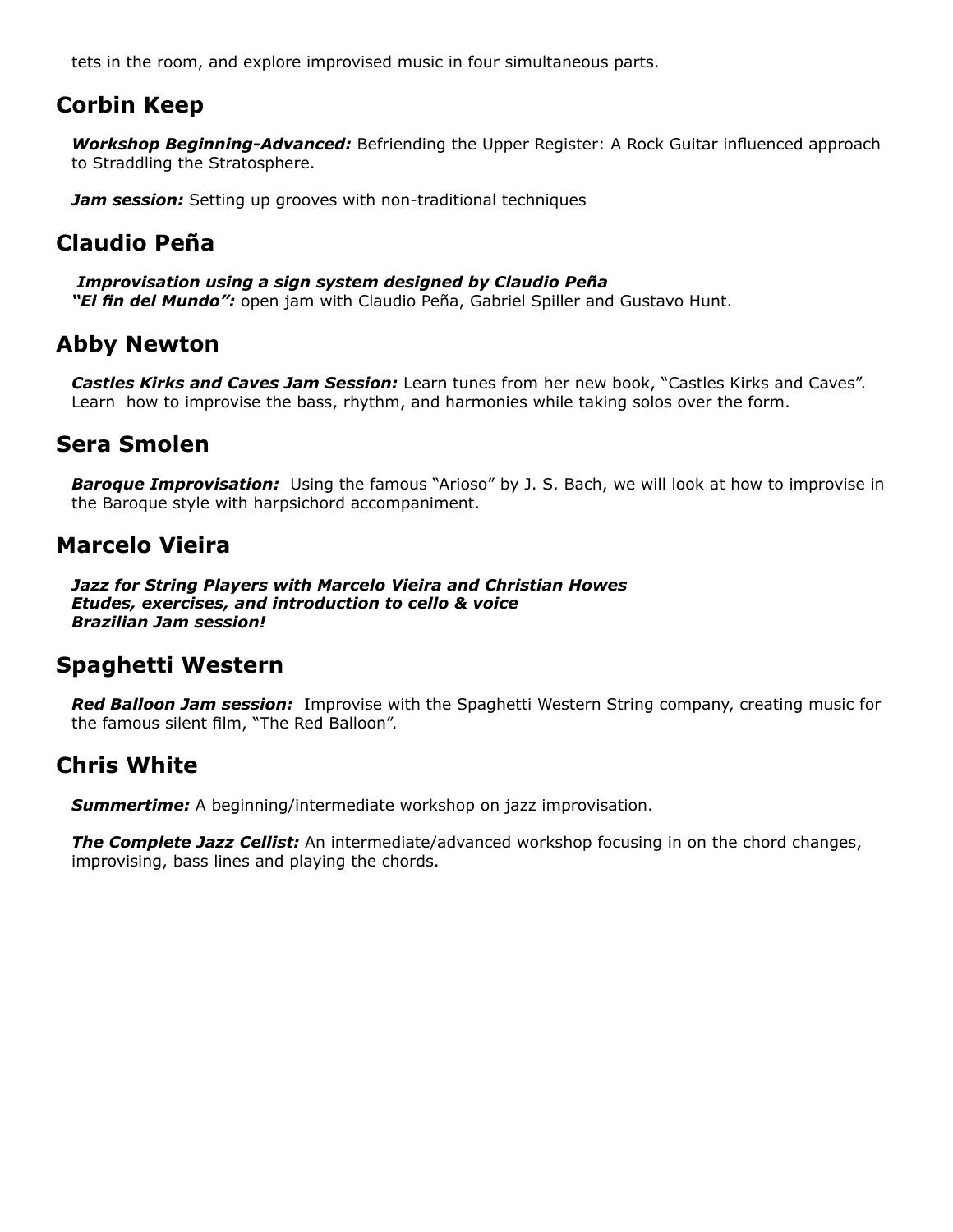# **New Directions Cello Festival 2010** *Festival Registration Form* **Ithaca College, Ithaca New York June 11-13, 2010**

| <b>Entire Festival Package</b> (postmarked by May 14)                                                          | $300$ $\qquad$                 |
|----------------------------------------------------------------------------------------------------------------|--------------------------------|
| (includes all concerts, workshops, jam sessions, etc.)                                                         |                                |
| -Entire Festival Package (postmarked after May 14)                                                             | 350                            |
| (includes all concerts, workshops, jam sessions, etc.)                                                         |                                |
| -Observer Festival Package (for cellists who do not wish to                                                    |                                |
| play, or non-cellists who wish to attend more than just the concerts)                                          | 150                            |
| (includes all concerts, workshops, jam sessions, etc.)                                                         |                                |
| -Young People's Cello-Bration ages 8-16 (9-5 Sat. incl. pizza lunch                                            |                                |
| and a ticket to Sat. evening concert)                                                                          |                                |
| -One Day - Friday and/or Sunday (circle one) (all events $\&$ concert)                                         |                                |
| -One Day - Saturday (or any 24 hr. period all events $\&$ concert)                                             | $\frac{75}{115}$<br>115<br>145 |
| <b>-Individual Evening Concert Tickets</b> (not needed for Entire Fest. Package holders)                       |                                |
| No of tickets $x $20 \times $12$ students $x $6$ (under 12)                                                    |                                |
| Specify day(s) (Friday 6/5, Saturday 6/6) and # of tickets on line below.                                      |                                |
|                                                                                                                | Ticket total                   |
|                                                                                                                |                                |
| <b>Discounts</b> (circle one) Full Time Students / Seniors / NDCA members $\land$ subtract 10%                 |                                |
|                                                                                                                | New subtotal                   |
| - LODGING (in dorm on campus) Please specify which nights and no. of people on line below!                     |                                |
| Standard Rate Includes Linen (1 pillow, 1 blanket, 2 sheets, 2 towels, 1 washcloth) Bathrooms down the hall.   |                                |
| Single: \$35 x _____ nights: $=$                                                                               |                                |
|                                                                                                                |                                |
| It is possible to arrive as early as Wednesday June 4 and to leave as late as Monday June 9.                   |                                |
| PLEASE NOTE: All dorm fees are per person per night. If you sign up for a double you will be assigned a        |                                |
| roommate(s) (of the same sex) unless you make a ROOMMATE REQUEST. I request to room with                       |                                |
|                                                                                                                | (Spouses or partners are       |
| welcome, and do not need to register for the festival (unless they wish to observe- see above). They will need |                                |
| to by tickets for the concerts and pay for lodging.)                                                           |                                |
| Dorm info: Gender $M / F$ Age (optional)                                                                       |                                |
|                                                                                                                |                                |
| <b>FOOD</b> * 7 meal plan (3 lunches, 2 breakfasts and 2 dinners)                                              | \$63                           |
| <b>CELLO RENTAL</b> Rent a cello for the weekend (Friday morning to Sunday afternoon).                         |                                |
| Student quality rental cello \$30                                                                              |                                |
| Intermediate quality rental cello \$45                                                                         |                                |
| High quality cello (limited number) \$60                                                                       |                                |
|                                                                                                                | Subtotal                       |
| NDCA Membership ^                                                                                              |                                |
|                                                                                                                | Final Subtotal                 |
| <b>TOTAL PAID NOW</b>                                                                                          |                                |
| TOTAL DUE AT FESTIVAL                                                                                          |                                |
|                                                                                                                |                                |
|                                                                                                                |                                |

Payment options: Please pay in full or at least 1/2 of total now. Balance will be due at the festival. Refunds minus \$25 fee will be issued until May 10. After that no refunds will be available.